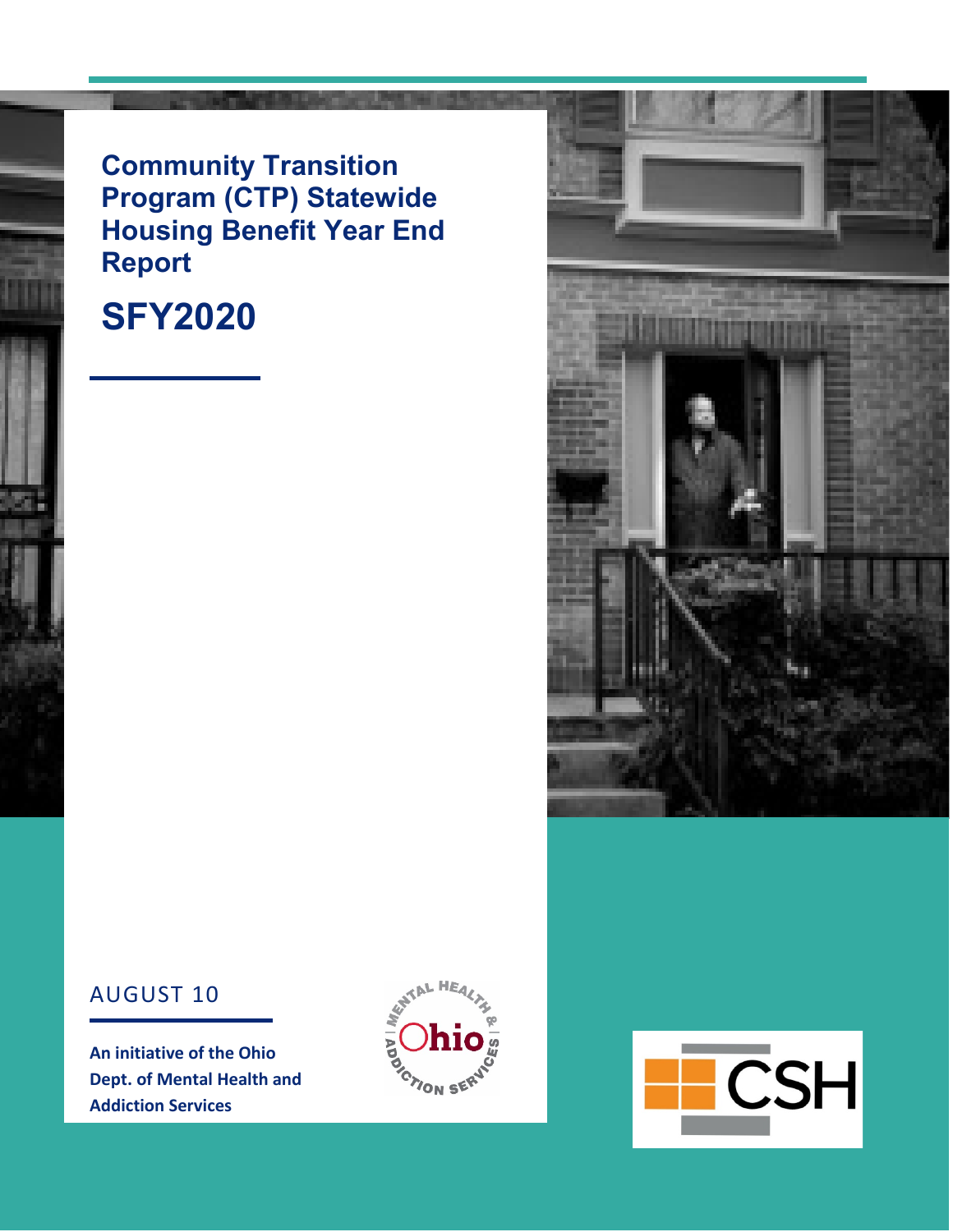# **Year In Review**

Stable housing is a powerful tool to improve lives and make communities safer. More than 400 people who had been incarcerated in Ohio's prisons received housing assistance during SFY20 including 185 new households. Fewer than 4% exited to state prison and the vast majority had positive outcomes. Over three years, only 7% of CTP tenants returned to prison which compares to the state's 31.4% three-year rate.

As the pandemic hit Ohio and the rest of the country, housing partners in the CTP program launched a successful housing surge – dramatically ramping up placements. Typically, 10-15 households are placed per month, but 100 households were placed in the 60-day surge which sought to reduce overcrowding in shelters and other unsafe living situations CTP members were experiencing. This was



particularly noteworthy considering many individuals placed had offense types and convictions recent enough that housing is often difficult to secure during "normal" times, but was especially difficult during a quarantine. The placements occurred in urban, rural, and suburban communities across the state.

*"***My name is Kiley. I would like to say that the CTP [program] has been beneficial by giving me the chance to maintain my sobriety and also my mental health. Not only has the CTP program but also my case manager/mentor Stanley Frankart by staying on me with positive influence."**

### **CTP Housing Overview**

The CTP program, funded by the Ohio Department of Mental Health and Addiction Services (OMHAS) provides transitional recovery supports, including housing, to individuals exiting Ohio's prison system that have participated in recovery services or diagnosed with a severe mental illness while incarcerated. Housing combined with supportive services has been found to significantly reduce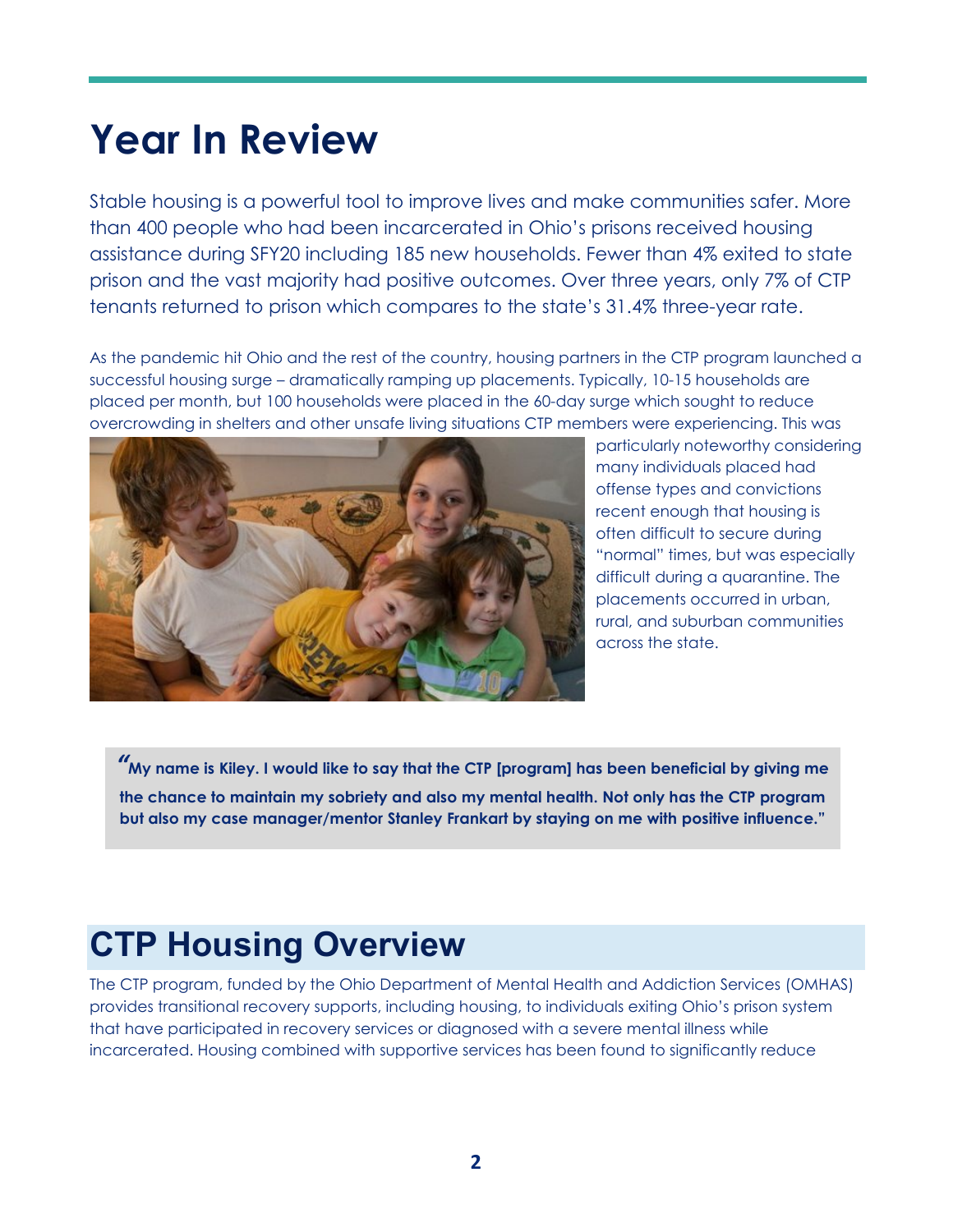recidivism and increase participation in behavioral healthcare in more than a dozen rigorous research studies.[1](#page-2-0)

The housing component is managed by the Corporation for Supportive Housing (CSH), and includes Permanent Supportive Housing for those needing more intensive supports, and Rapid Rehousing, or recovery housing if an individual requests a sober living environment. The housing benefit is available in 61 counties through nine housing broker non-profit organizations that help CTP members access housing and provide care coordination and harm reduction throughout tenancy. The CTP Housing program has resulted in promising outcomes including:

- Low recidivism to prison;
- High rates of participation in behavioral health services;
- Reunification with children; and
- Employment.

These indicators are well-aligned with SAMHSA's long-term recovery framework – Health, Home, Purpose, and Community.

CSH receives an average of 300 referrals per month from OMHAS's community linkage staff. The need for housing among people exiting Ohio's prison is extremely high and the CTP program can only serve a small portion (roughly 10%.)



<span id="page-2-0"></span><sup>1</sup> Sources include: Aidala 2013, Basu 2012, Culhane 2002, Flaming, 2009, etc. Contact CSH for more information or complete citations.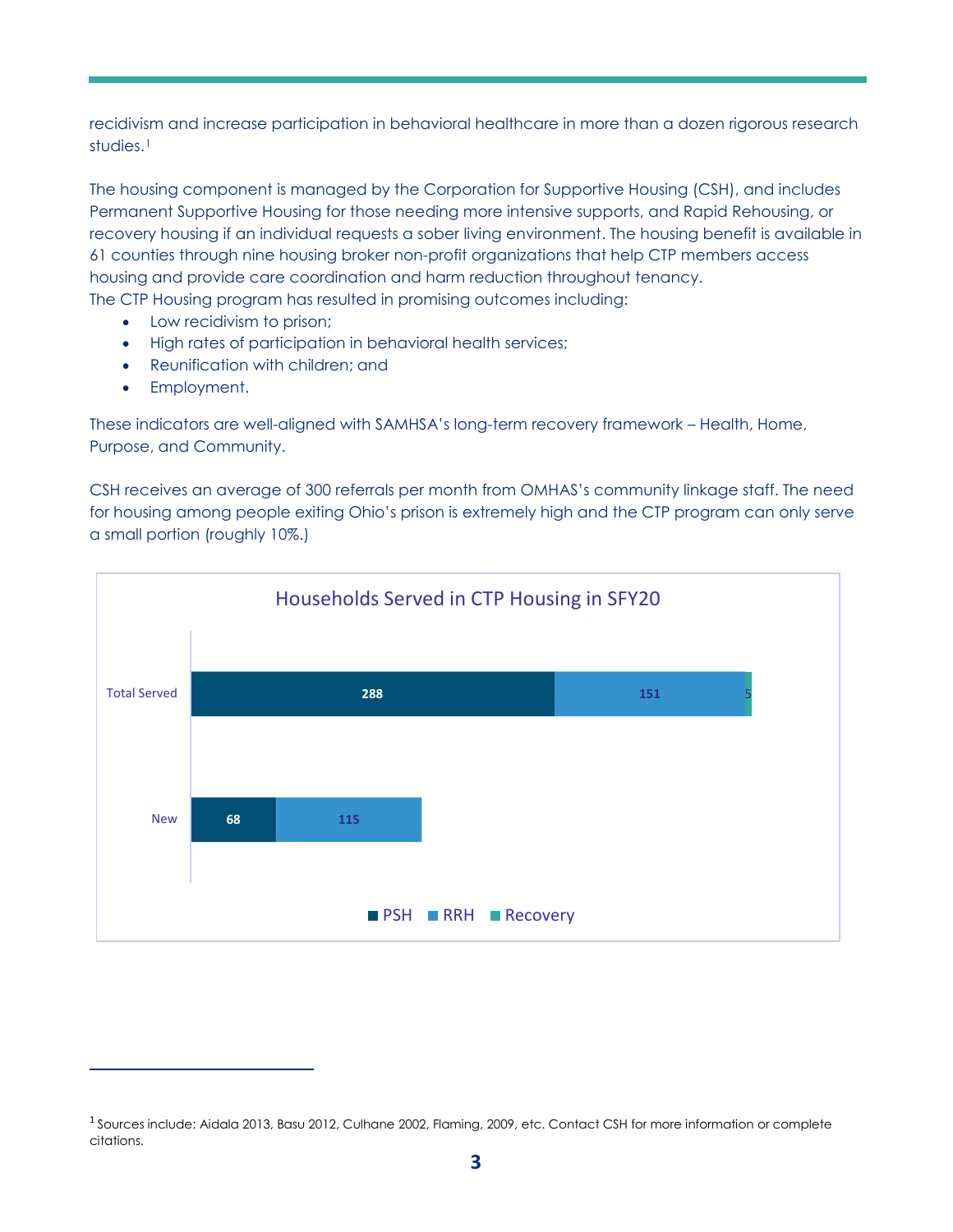### **Placements**

186 households moved into CTP housing in SFY2020. 436 households were served in the CTP housing program during the year. More than half of the placements this year occurred during a housing surge in April and May, aimed at reducing shelter density and enhancing public health for those exiting Ohio's prisons. 100 individuals were housed in those 60 days.

In total, 288 PSH households were served with 68 new tenants and 151 RRH placements, with 116 new households between July 1, 2019 and June 30, 2020. (288 PSH tenants served and 151 RRH and 5 recovery housing placements) Only 16 returned to prison.

## **Recidivism**

CSH measures recidivism as exits from the CTP program to prison or jail. This information is collected by case managers serving the individuals and is often corroborated by parole officers and local jail records when available. For participants served in SFY20, 16 of 438 returned to state prison, or 4%. (Since inception in 2017, the CTP recidivism rate has been 5%). Another 13 exited to jail.



In the last quarter of SFY20, CSH staff reviewed ODRC's records of CTP participants housed in 2017 (Feb. 2017-Jan. 2018) to determine whether they had returned to Ohio's prisons as of June 2020. **Of the roughly 250 participants queried, just 7% returned to prison during the three-year period. This compares to an over 31% recidivism rate per ODRC's most recent report.[2](#page-3-0)**

<span id="page-3-0"></span><sup>&</sup>lt;sup>2</sup> Ohio Department of Rehabilitation and Corrections Recidivism Update 2018 retrieved from <https://www.drc.ohio.gov/reports/recidivism>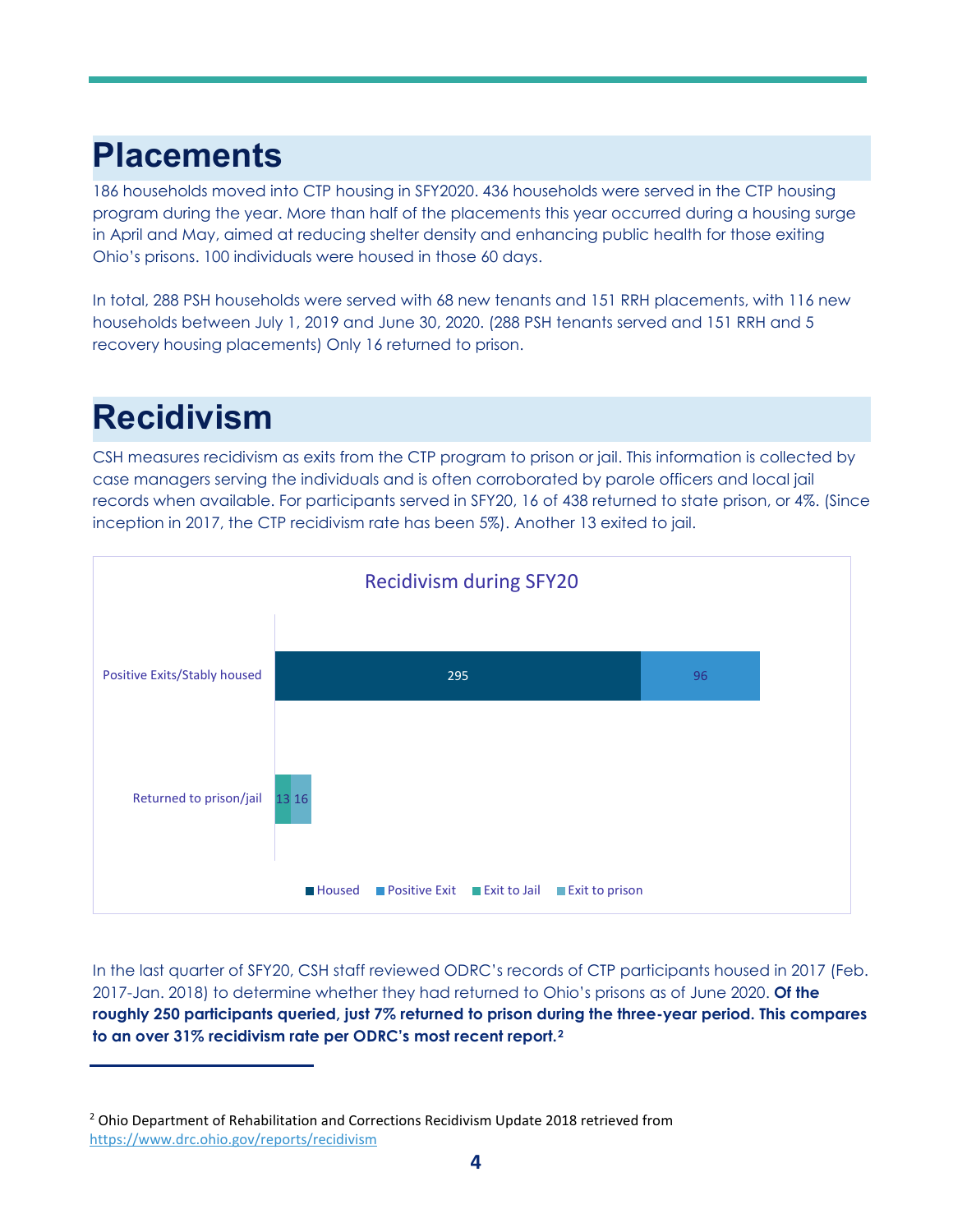### **Housing Partner Spotlight: MVHO**



During the housing surge in April and May, the housing brokers across the state worked long hours and demonstrated tremendous resourcefulness to locate and house as many people as possible. The brokers, their shelter, parole, and recovery services providers all worked tirelessly to find eligible individuals who were experiencing homelessness including those sleeping in cars, or staying on the streets. One partner in particular stood out for her assertiveness and creativity, Penney Kramer. Penney is the Reentry Program Director for Miami-Valley Housing Authority. When the surge first began, Penney reached out to every landlord she'd ever placed a tenant with and asked for all available units. She had 8 units reserved that afternoon. After that time, Penney and her team overcame obstacle after obstacle to find and inspect units, maintain contact with CTP members and furnish apartments. MVHO was the first housing partner to exceed their surge targets. It was an extraordinary effort during an extraordinary time.

**"I truly believe that everyone, no matter what their situation, can be successful in their life and sometimes we just need a little help getting there." – Penney Kramer, Miami-Valley Housing Opportunities**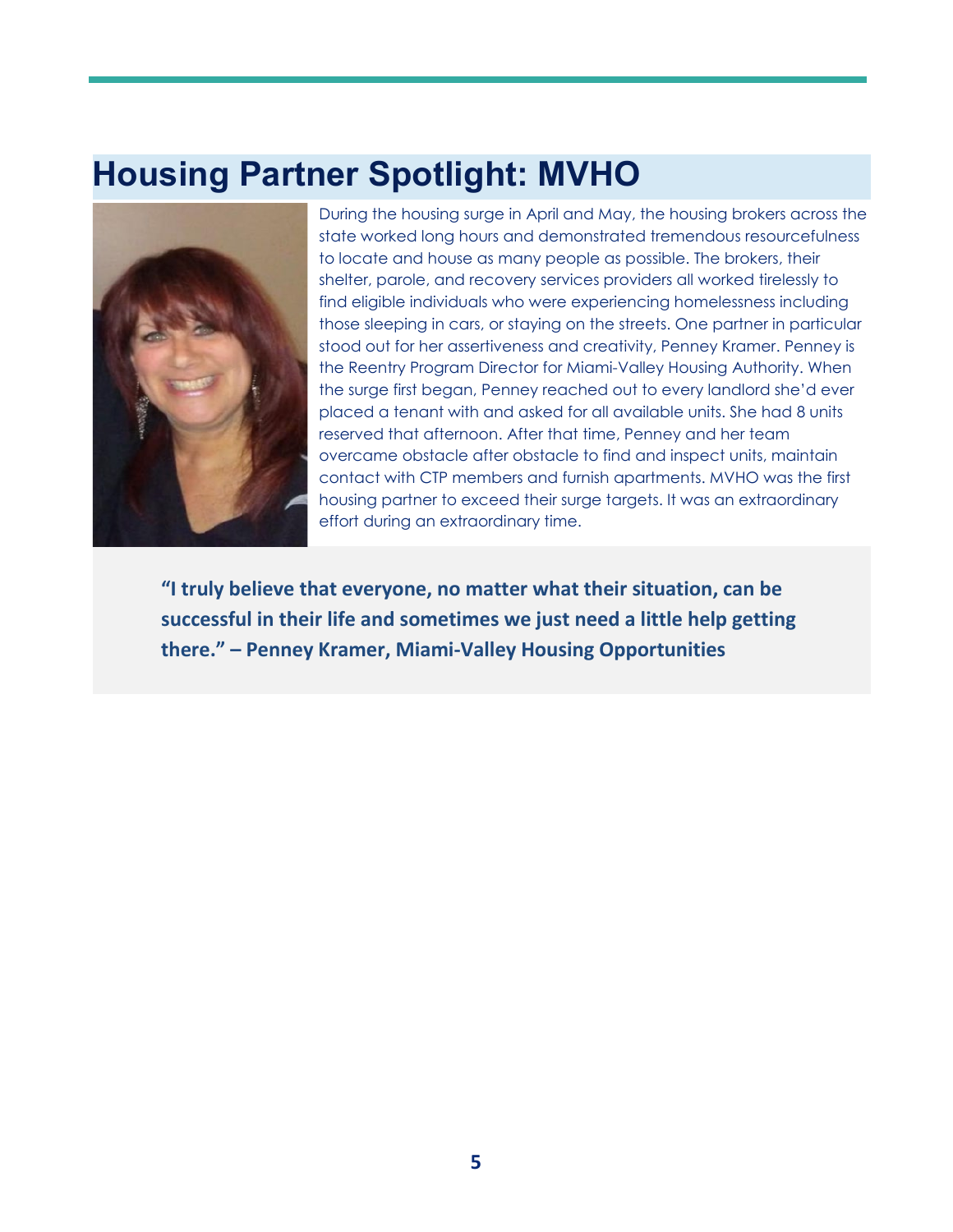## **Services Outcomes**

Nearly all CTP housed participants engaged in case management services (98%) and the vast majority (65%) engaged in clinical services with CTP service providers. (Note: CTP members may also engage with other recovery services organizations that did not share data with the CTP housing program during this reporting period, so the 65% figure is likely understated.)

More than half (52%) of all CTP housed participants engaged in mental health services and 44% participated in AOD counseling. A smaller number, 64 or 15%, entered inpatient treatment.

### **Employment Outcomes**

Nearly half (46%) of all CTP housed participants reported employment, and 21% increased their income.

## **Additional information**

The CTP housing program measures Housing Stability – e.g. the percentage of individuals who are able to maintain their housing unit or move on to independent housing. Those who are evicted or vacate their units and no longer engage in services would be considered unstable. The periods of time measured (3, 6 and 12 months) reflect the months after move-in date.

Currently, the program has the following rates of housing stability:

- At 3 months 96%
- At 6 months 89%
- At 12 months 85%

294 remained in housing as of 6/30/2020. 96 exited positively including 71 who moved to independent housing (69) or other subsidy (2.) This represents a 90% success rate for the program. 52 exited negatively including the 29 who exited to incarceration (7% of all participants in SFY20)

#### Length of stay;

For PSH participants, the average length of stay at exit was 562 days (18 months). For RRH participants, the average length of stay at exit was 195 days (6 months) About 30% (87) PSH tenants served in SFY20 have remained longer than 24 months.

We understand through feedback from the housing brokers that CTP members are losing jobs and income which is resulting in extensions of rental assistance or reduced tenant rent contributions. However, this is not the majority of participants and we don't yet know how extensive these issues are.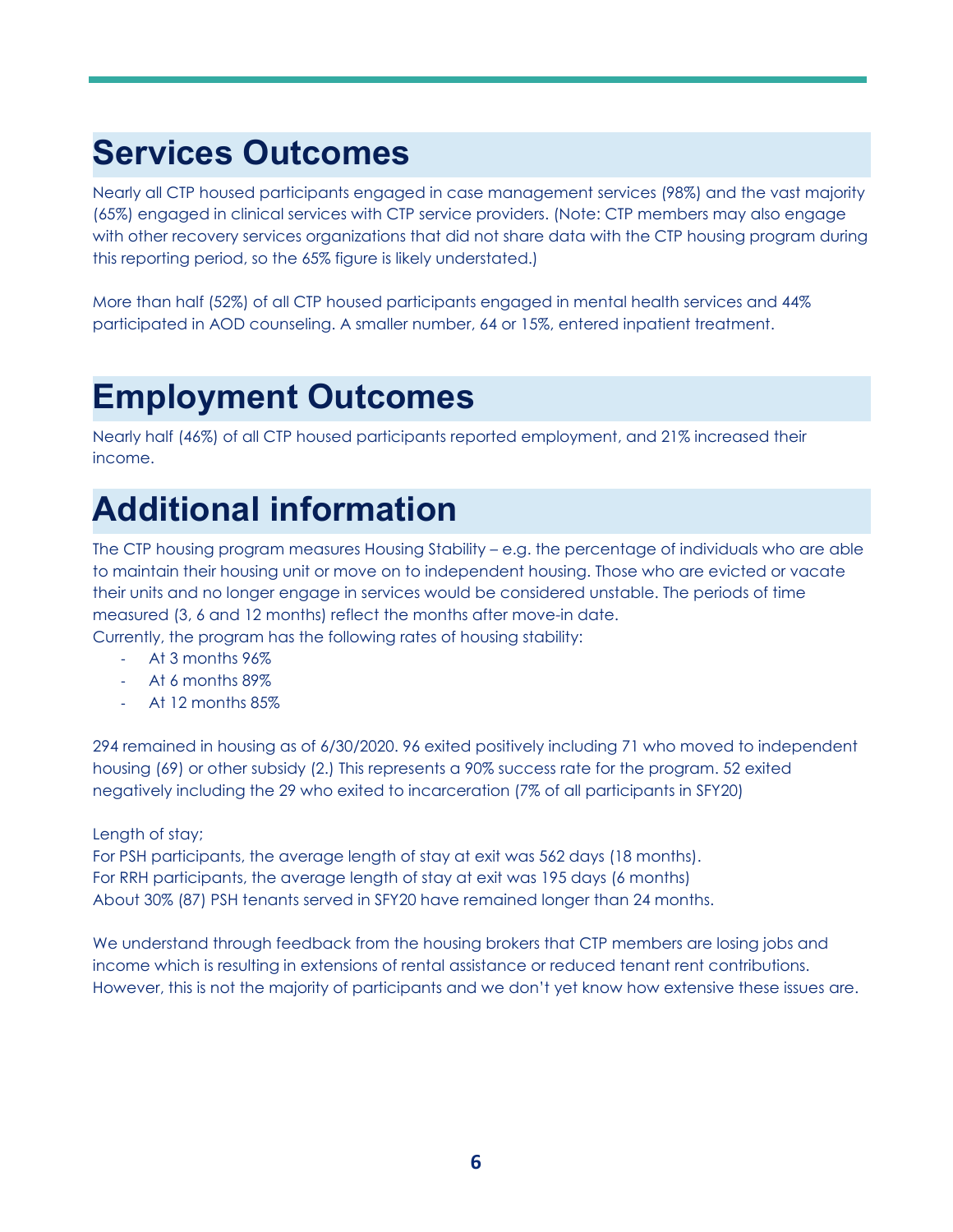|                        | At    |        | 6      | 12      |       |      |
|------------------------|-------|--------|--------|---------|-------|------|
| <b>PSH</b>             | Entry | months | months | months+ | Total | $\%$ |
| <b>AOD Counseling</b>  | 109   | 20     | 5      | 13      | 147   | 53%  |
| <b>MH Services</b>     | 130   | 20     | 16     | 12      | 178   | 64%  |
| Treatment              | 24    | 4      |        | 13      | 48    | 17%  |
| <b>Case Management</b> | 275   | ◠      | 0      | 0       | 277   | 99%  |
| Obtained               |       |        |        |         |       |      |
| Employment             | 50    | 37     | 11     | 14      | 112   | 40%  |
| Increased Income       |       | 38     | 14     | 23      | 75    | 27%  |

#### Service participation and outcomes for households served in SFY2020

|                        | At    |        | 6       | 12     |              |               |
|------------------------|-------|--------|---------|--------|--------------|---------------|
| <b>Rapid Rehousing</b> | Entry | months | months+ | months | <b>Total</b> | $\frac{0}{0}$ |
| <b>AOD Counseling</b>  | 35    | 6      |         |        | 42           | 28%           |
| <b>MH Services</b>     | 39    | 6      |         |        | 45           | 30%           |
| Treatment              | 11    | 2      |         |        | 13           | 9%            |
| <b>Case Management</b> | 143   | 3      |         |        | 146          | 97%           |
| Obtained               |       |        |         |        |              |               |
| Employment             | 67    | 11     |         |        | 79           | 52%           |
| Increased Income       |       | 12     | 4       |        | 16           | 11%           |

|                         | At    |        | 6       | 12     |       |      |
|-------------------------|-------|--------|---------|--------|-------|------|
| <b>Recovery Housing</b> | Entry | months | months+ | months | Total | $\%$ |
| <b>AOD Counseling</b>   |       |        |         |        |       | 80%  |
| <b>MH Services</b>      | 2     |        | 0       |        | ∩     | 40%  |
| Treatment               | 3     |        | 0       |        | 3     | 60%  |
| <b>Case Management</b>  | 4     |        |         |        |       | 80%  |
| Obtained                |       |        |         |        |       |      |
| Employment              | 3     |        |         |        | 4     | 80%  |
| Increased Income        |       |        |         |        |       | 20%  |

|                          | At    |        | 6       | 12       |       |     |
|--------------------------|-------|--------|---------|----------|-------|-----|
| <b>All Interventions</b> | Entry | months | months+ | months   | Total | %   |
| <b>AOD Counseling</b>    | 148   | 26     | 6       | 13       | 193   | 44% |
| <b>MH Services</b>       | 171   | 26     | 16      | 12       | 225   | 52% |
| Treatment                | 38    | 6      |         | 13       | 64    | 15% |
| <b>Case Management</b>   | 422   | 5      | 0       | $\Omega$ | 427   | 98% |
| Obtained                 |       |        |         |          |       |     |
| Employment               | 120   | 49     | 18      | 14       | 201   | 46% |
| Increased Income         |       | 51     | 18      | 23       | 92    | 21% |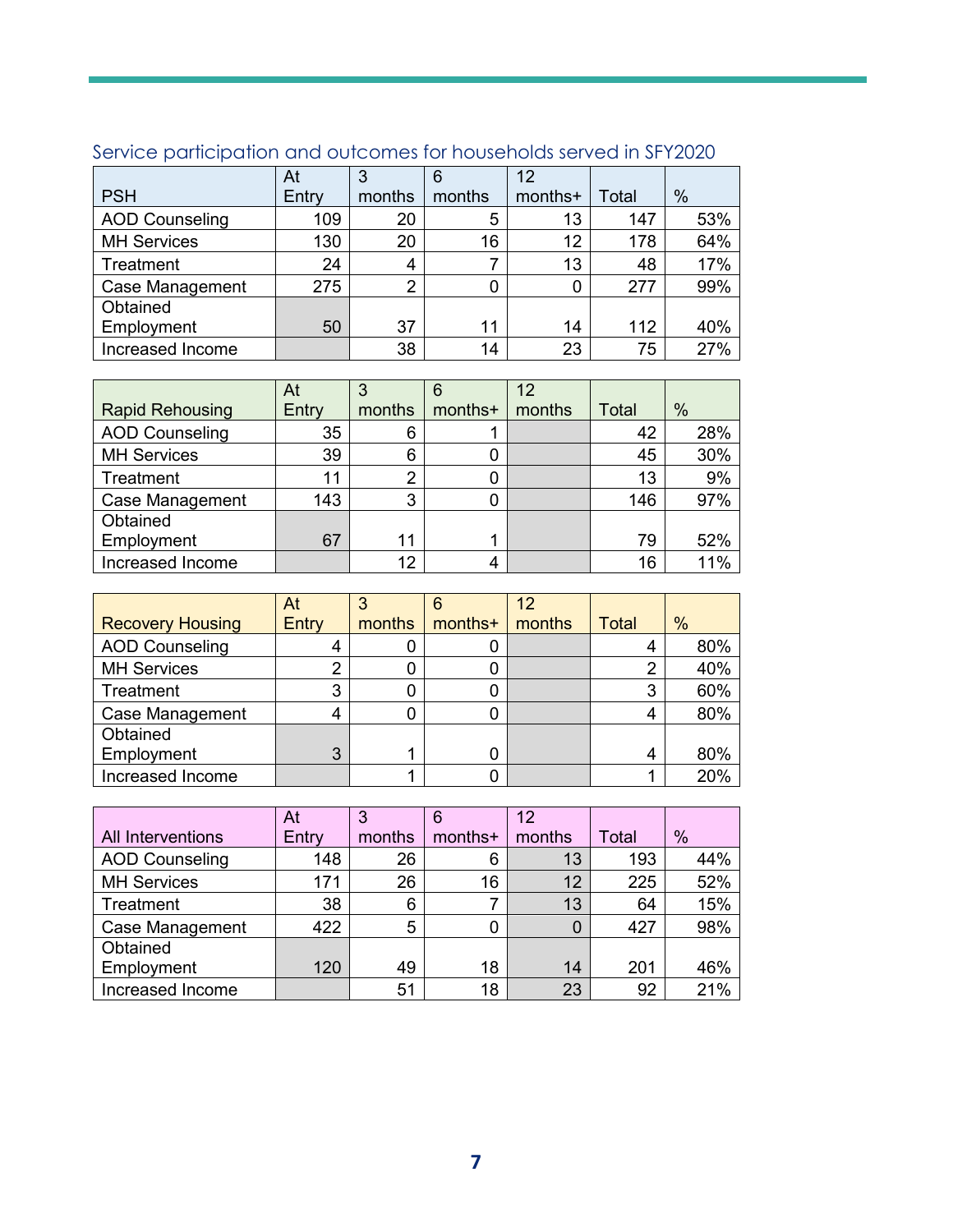# **CTP Tenant Spotlight**

"I have known about Jay for almost a year. Jay is one of the most heart-felt sincere clients I have ever had. He is also in a full blown opiate addiction cycle combined with being homeless since his release from prison, and having severe mental health struggles. Jay often talked about how he felt ostracized by society and that his life doesn't have any meaning. In mid-march Jay was approved for CTP housing and we were able to find a landlord willing to sign a lease with Jay. After Jay had walked into his new place and had finished arranging his new belongings he broke down in tears saying, "I finally have a place to rest." I continue to see Jay on a weekly basis and he repeatedly talks about how we have saved his life, and he doesn't know where he would be without this program. Jay also continues to be active in his addiction, but simultaneously is vulnerable and open about his struggle. Jay is consistently working with his mental health counselor, and also has recently joined an outpatient treatment program. I don't know how it is going to turn out for my client, but believe Jay is being given an opportunity to pursue deeper health and healing that he never would have had before." – Matt Morley, Integrated Services for Behavioral Health